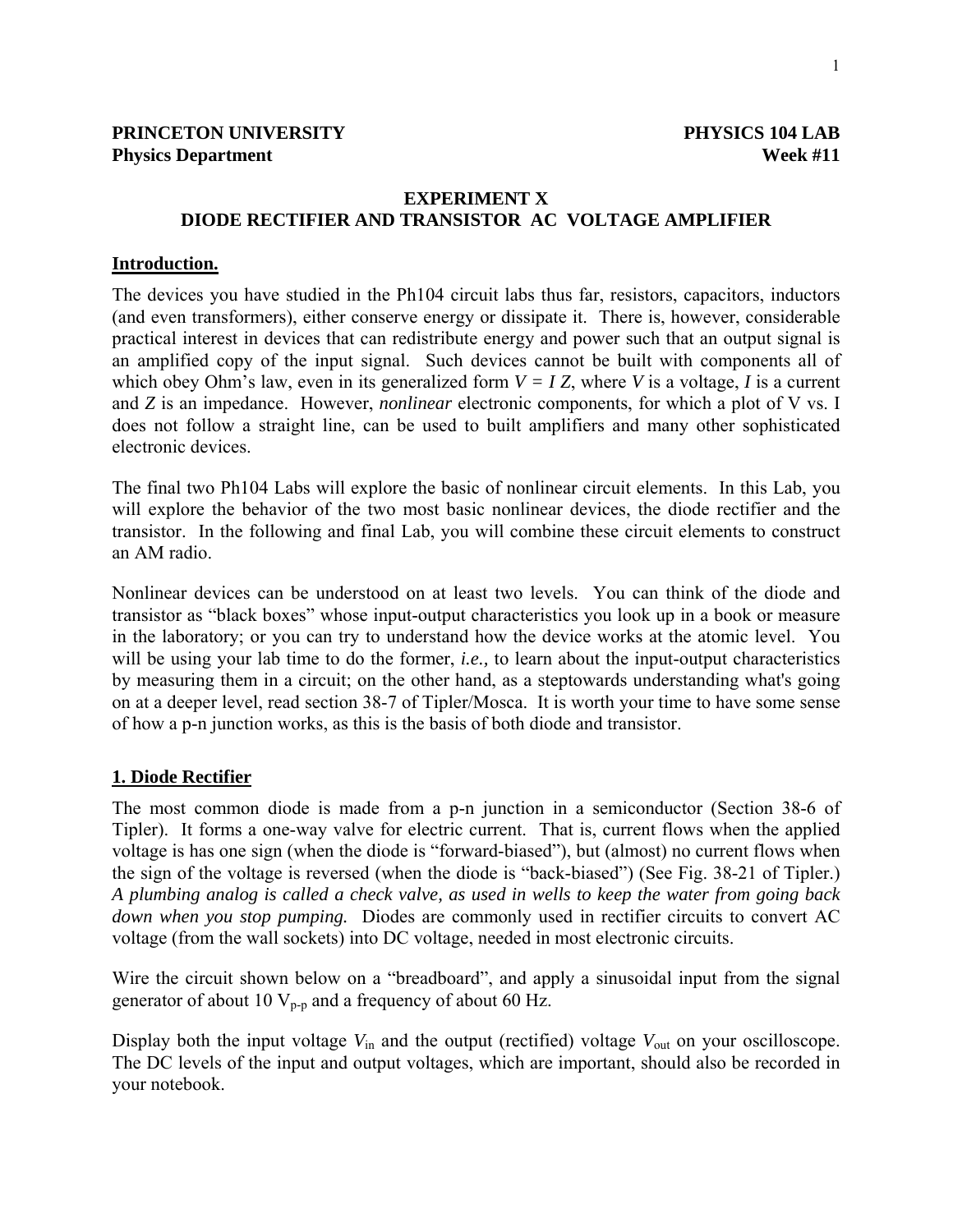

The rectified output voltage  $V_{\text{out}}$ , is essentially all of the same sign, but is too bumpy to be very useful. As you can see on the oscilloscope, the diode has rectified the sinusoidal input voltage from the signal generator by "chopping off" the bottom half. This happens when the current will try to flow through the diode in the reverse bias and it is not permitted to flow that way by the diode.

What happens if you reverse the diode?

Next, try to smooth out the bumps with a low-pass filter (see Exp. VII). Design a filter using a 2.2  $\mu$ F capacitor from your tray. Careful! The capacitor is polarized; the lead closest to the dark band on the capacitor is the – lead.

Describe/plot the new output wave form in your notebook; the DC level is important. How might you decrease the ripple even further? Try it if you have time after doing the transistor amplifier on the next page.

#### **2. Transistor Amplifier.**

The transistor is one of the most influential devices invented in the  $20<sup>th</sup>$  century because of the property illustrated in the circuit shown below — voltage amplification. Its ability to amplify tiny signals, picked up on antennas, strain gauges, microphones, temperature sensors, magnetic card readers, CD scanners, phonograph needles, *etc,.* to drive speakers, video monitors, recorders, TV tubes, *etc.*, is the basis of modern electronics. A small signal applied to the input of the circuit, the Base (B), causes a large signal of a similar shape to appear at the output. The source of the large current is the 15 VDC power supply.

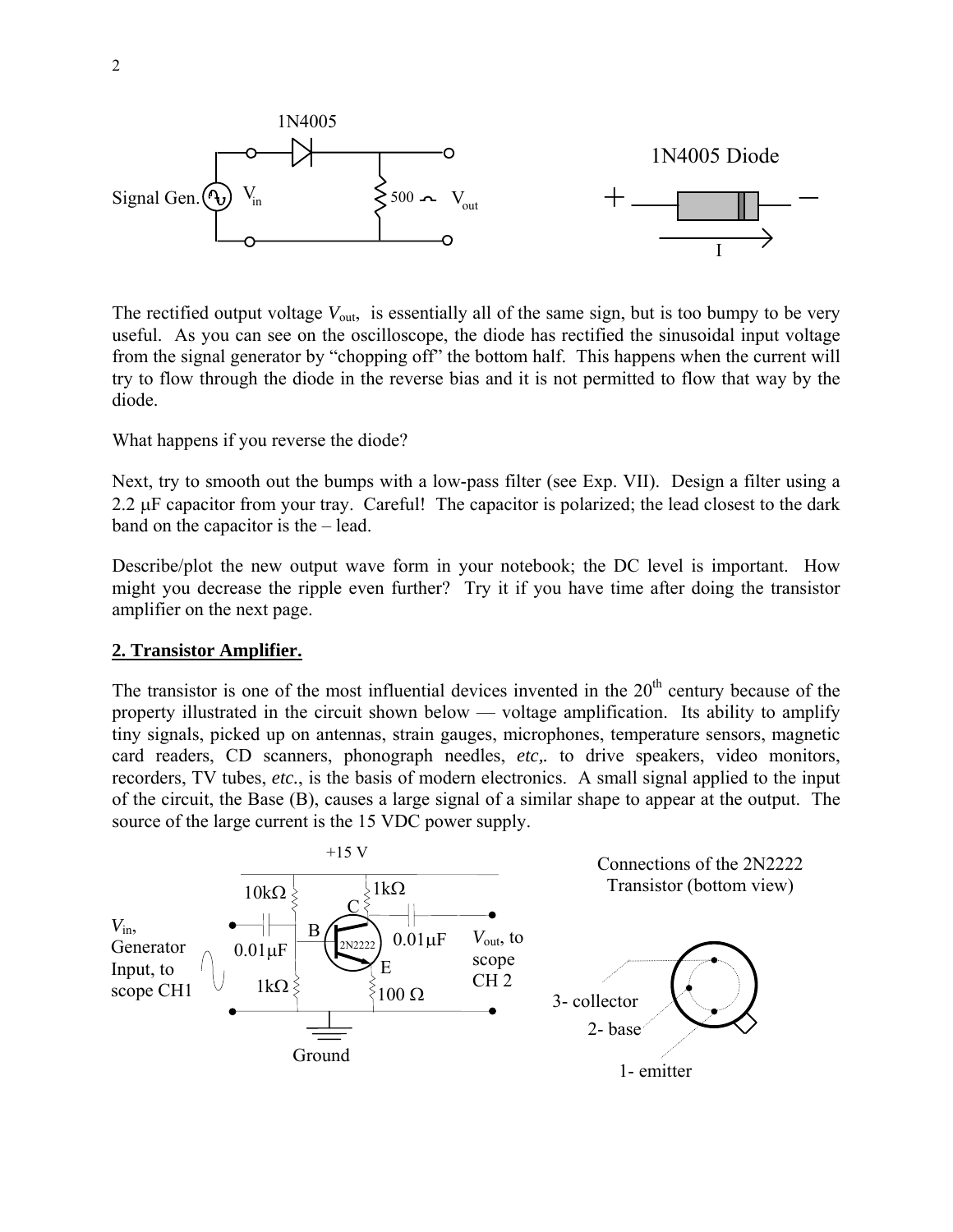*A plumbing analogy is as follows: imagine a valve which controls the amount of flow in a large pipe. A small force on the valve causes a large change in the amount of water flowing in the pipe, which can be converted into a large force varying in proportion to the small input force exerted at the valve—thus amplification.)*

Wire the circuit. Each element in the circuit diagram has a specific function. The 10 k $\Omega$  and 1 kΩ resistors connected to the Base form a voltage divider which applies the correct bias voltage to the Base-Emitter junction. The 0.01  $\mu$ F capacitor on the input prevents the 50  $\Omega$ impedance of the generator from dragging down the DC voltage on the Base. The  $0.01 \mu F$ capacitor on the output blocks the DC and couples the AC part of the output to the next circuit with the voltage varying around zero volts.

First, make some observations with no input signal connected. Predict and measure the Base to ground DC voltage,  $V_{B,0}$ . It is important to mention that any measurement of voltage here should be done with respect to ground, thus you should always have one end of the 10X probe at ground when making measurements. Also, measure the current  $I<sub>B</sub>$  flowing into the Base, using a digital multimeter.

Next, measure the voltage $V_{E0}$  at the Emitter (again with respect to ground), as well as the current  $I<sub>E</sub>$  flowing out of the Emitter. The Base-to-Emitter junction of the transistor is a diode, so that you should find that  $\Delta V = V_{B,0} - V_{E,0}$  has the same value as the voltage drop across the diode that you observed in part 1 of this Lab. Since  $V_{E,0}$  is also the voltage drop across the 100 Ω resistor  $R<sub>E</sub>$ , your measurements of  $V<sub>E</sub>$  and  $I<sub>E</sub>$  should be related by Ohm's law.

With the input signal still disconnected, measure the voltage $V_{C<sub>0</sub>}$  at the Collector, and the current  $I_c$  into the Collector. Since the total current into the transitor must be the same as the current out of it, you can expect that  $I_B + I_C = I_E$ . A purpose of the transistor is that a small current in the Base can control large currents in the Collector and Emitter. Do you confirm the expectation that  $I_c \approx I_E$  and  $I_B \ll I_E$ ? Use Ohm's law applied to the 1 kΩ "load" resistor  $R_C$  that is connected to the Collector to predict  $V_{C,0}$  in terms of your measurement of  $I_C$  and the voltage of the DC power supply.

Now connect the signal generator to the circuit input (and to Ch1 of your oscilloscope). Set *V*in to about 1  $V_{p-p}$  with a frequency *f* of about 1 MHz, and observe the voltage  $V_B$  on the Base (using the scope probe on Ch2 of the scope). It should have the same AC amplitude as *V*in, but be offset from ground by the DC level of  $V_{B,0}$  that you found above. That is,  $V_B = V_{B,0} + V_{in}$ .

Measure the Emitter voltage on the scope. The expectation is that  $V_E = V_B - \Delta V = V_{in} + V_{B,0} - \Delta V$ . The AC current out of the Emitter is, of course,  $I_E = V_E / R_E = (V_{in} + V_{B,0} - \Delta V) / R_E$ .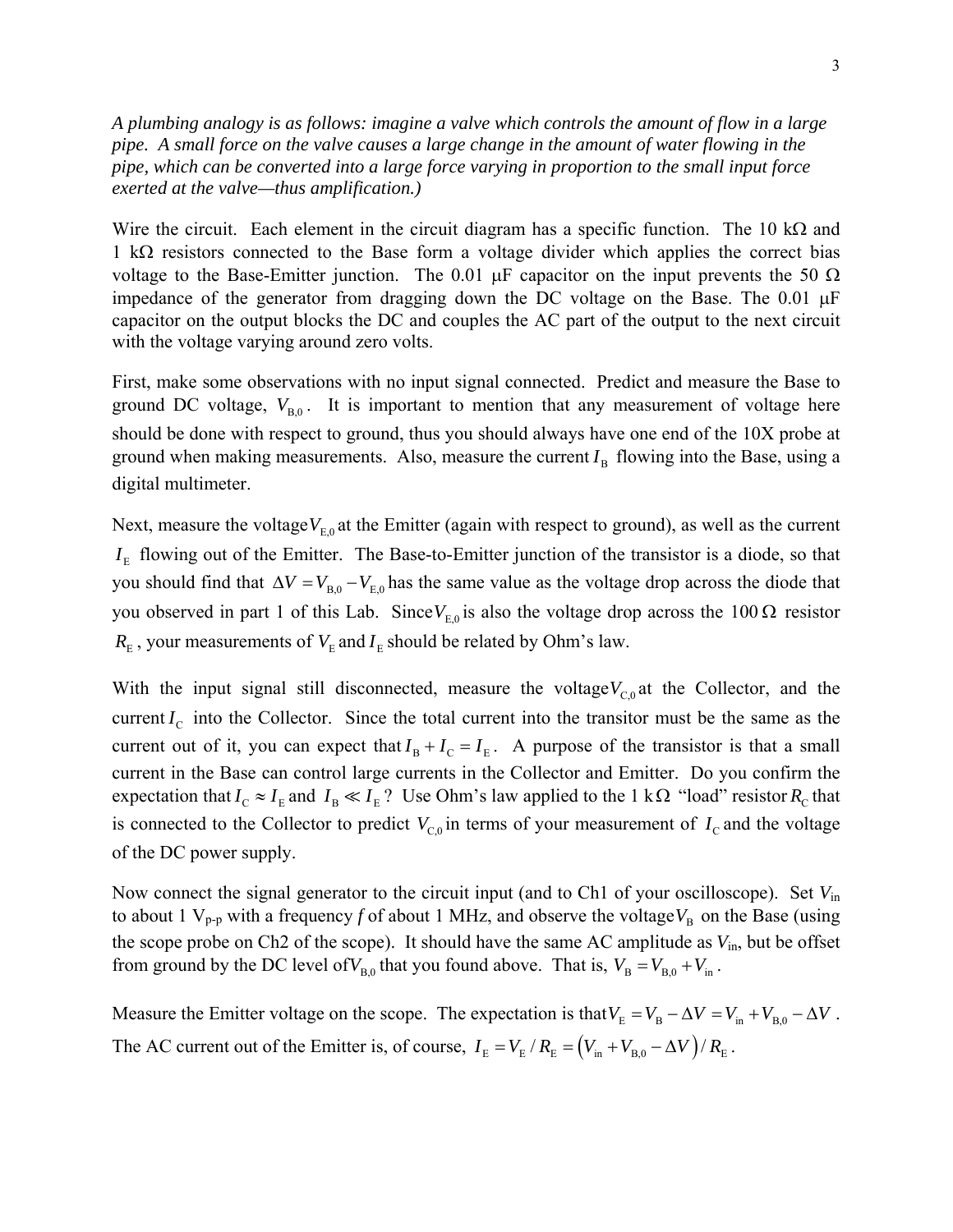Next, observe the Collector voltage $V_c$ . Since the Base current is small, we expect that  $I_c \approx I_E$ . Hence, the voltage at the Collector is expected to be

$$
V_{\rm C} = 15 - I_{\rm C}R_{\rm C} \approx 15 - I_{\rm E}R_{\rm C} = 15 - \left(V_{\rm in} + V_{\rm B,0} - \Delta V\right)\frac{R_{\rm C}}{R_{\rm E}} = 15 - \left(V_{\rm B,0} - \Delta V\right)\frac{R_{\rm C}}{R_{\rm E}} - V_{\rm in}\frac{R_{\rm C}}{R_{\rm E}}.
$$

The AC part of  $V_{\text{out}}$  is therefore expected to be  $V_{CAC} = -V_{\text{in}} R_C / R_E$ . That is, the effect of the transistor is to multiply the input voltage  $V_{\text{in}}$  by the **voltage gain** factor  $R_{\text{c}}$  /  $R_{\text{E}}$ .

Finally, observe the output voltage  $V_{\text{out}}$  on the far side of the 0.01  $\mu$  F capacitor. The expectation is that  $V_{\text{out}} = V_{\text{CAC}}$ .

An important property of any amplifier circuit is its frequency response. Measure and plot the **voltage gain,**  $|V_{out}/V_{in}|$ , *vs.* log *f.* Take 6 to 8 measurements, between 1khz and 1Mhz. This transistor should have have useful response up to a few MHz.

Now explore the effects of various circuit elements (one at a time) on the frequency response of the circuit, as follows:

(1) Put a 0.01 µF capacitor across the 1 kΩ load resistor.

(2) Put a 0.01 µF capacitor across the 100  $\Omega$  resistor in the Emitter circuit.

From your knowledge of RC filters explain the changes that you see in the frequency response. As usual, write out your ideas, results and observations (in words) in your notebook.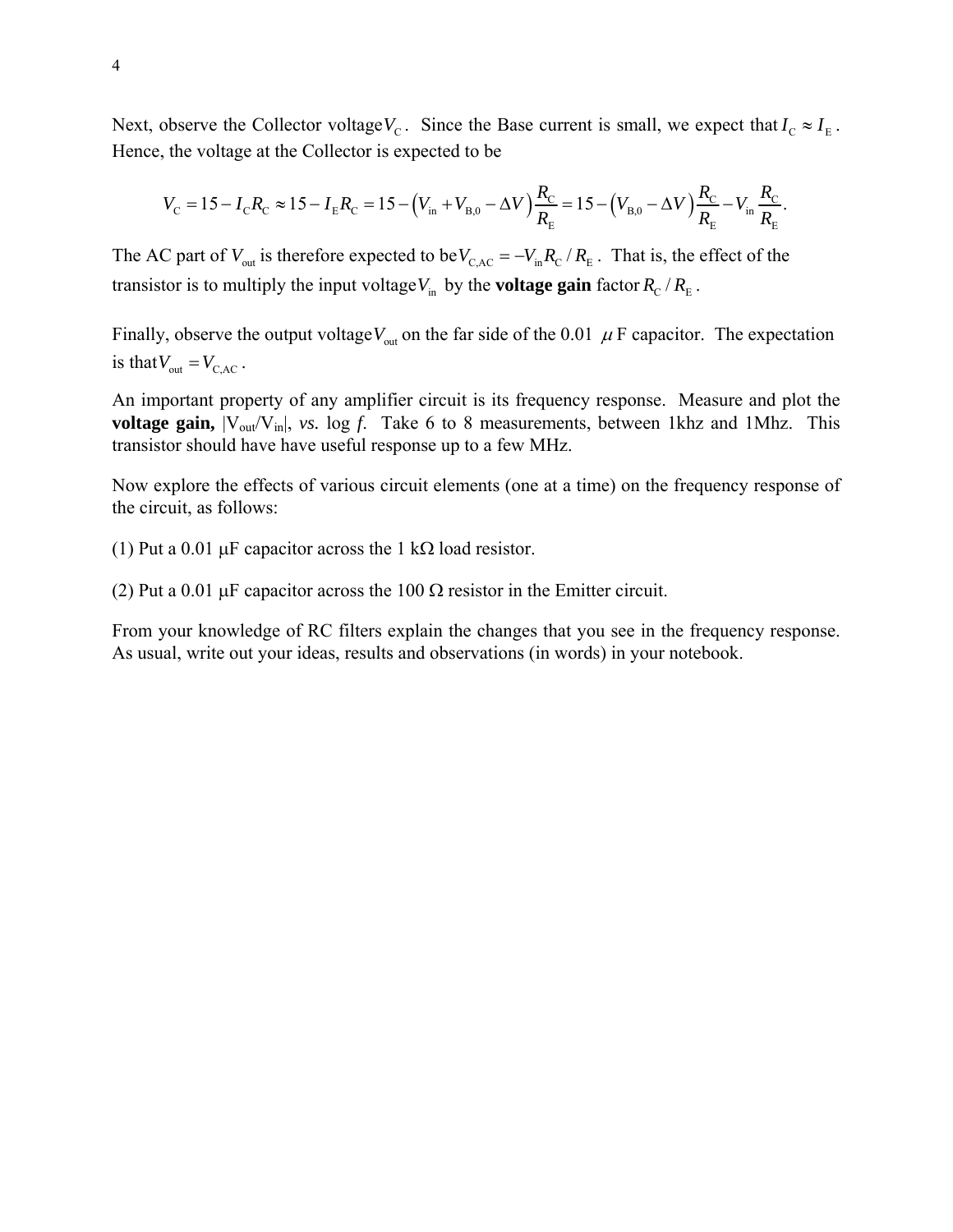## **EXPERIMENT X PRELAB PROBLEM SET**

**1.** What size resistor would you use with a 2.2  $\mu$ F capacitor to design a low pass filter with characteristic frequency of 60 Hz?

**2.** The amplifier (schematic on p. 2) has an input capacitor primarily to "block" the DC (average) voltage of the signal coming in from the signal generator, making this an AC amplifier. Another way to look at the input cap is as part of a filter; the other part is the pair of resistors connected to the transistor base. Treat the two resistors as being in parallel (although they are in fact connected to different parts of the power supply). What is the effective resistance of the two? Is this filter a low or a high-pass filter on the input? Find its characteristic frequency  $f_0$ .